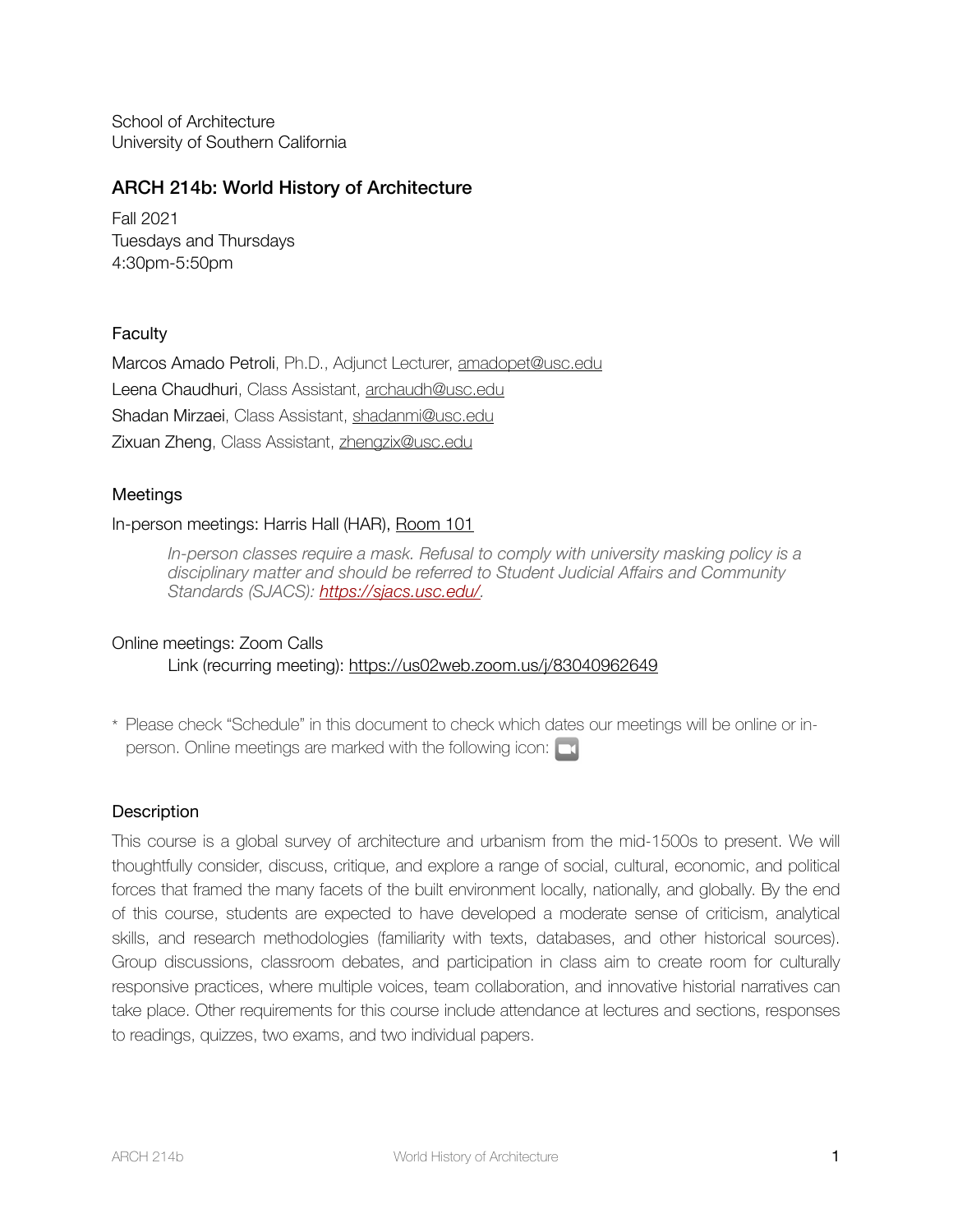# Course Goals

Students who complete this course successfully will be able to:

- Understand broadly the history of architecture from the mid-1500 CE to present;
- Identify key ideas in architecture, design, and city planning, based on different time periods, cultural norms, and constructive aspects presented in this course;
- Identify some of the architects and projects with which these ideas are associated;
- Understand how to read and interpret architectural design documents such as drawings and models;
- Read, write, and speak effectively about specific topics covered by the course.

## **Requirements**

- Regular reading as indicated on this syllabus;
- Regular attendance;
- Active participation in group discussions;
- Two papers (scholarly written);
- Exam Part 1 (Midterm);
- Exam Part 2 (Final Exam).

## Grading

| Individual Paper 1            | 10% |
|-------------------------------|-----|
| <b>First Group Discussion</b> | 10% |
| Exam 1 (Midterm)              | 30% |
|                               |     |
| Individual Paper 2            | 10% |
| Second Group Discussion       | 10% |
| Exam 2 (Final Exam)           | 30% |

- \* Grading penalty for late submissions: 10% of grade reduction within the first week after the deadline; 20% of grade reduction after the first week after the deadline. If you speak any other idiom, you are *encouraged* to bring bibliographies from your culture, translating it to one of the languages previously mentioned, yet including the original text in an endnote.
- \* Students are permitted two absences. Further absences are permitted only for legitimate reasons that are presented to the Class Assistants (e.g., observation of religious holidays, illness with doctor's note). Missing three classes or more without a reasonable explanation will automatically reduce your grade by one letter. Excessive absences may result in failing the course.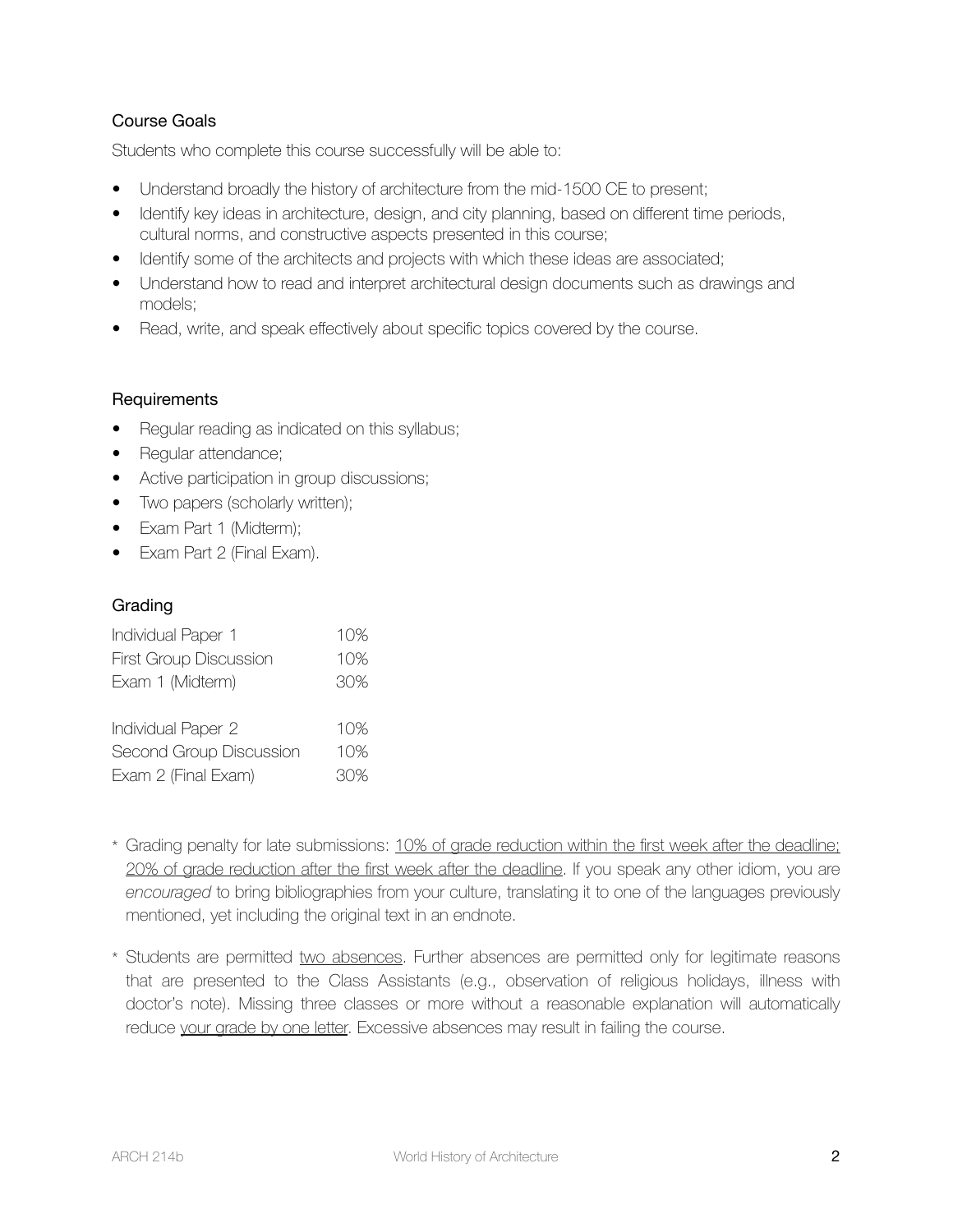## Grading Scale

| A          | $\geq 93.5$ |
|------------|-------------|
| А-         | $\geq 90.0$ |
| B+         | $\geq 87.5$ |
| B          | $\geq 83.5$ |
| B-         | $\geq 80.0$ |
| C+         | $\geq 77.7$ |
| С          | $\geq 73.5$ |
| $C-$       | $\geq 70.0$ |
| $  )_{+}$  | $\geq 67.5$ |
| $\vert$ )  | $\geq 63.5$ |
| $\vert$ )- | $\geq 60.0$ |
| F          | < 60.0      |

Refer to USC "Definition of Grades": [http://catalogue.usc.edu/content.php?catoid=2&navoid=282.](http://catalogue.usc.edu/content.php?catoid=2&navoid=282)

## Group Discussions

Each student will be assigned to a section up to 25 students. During these meetings, it is a requirement to present and discuss the readings as determined by the instructor and section leaders. There will be several student presentation/discussion sessions for this course, where each student, as part of a team of about four (4), will present a selected reading and related architectural projects to the class. Each group will present two times in the semester. The other students in the class are then expected to ask questions and be able to discuss the readings and projects in a well-prepared way.

Section A: Leena (6 groups of four or five students) Section B: Shay (6 groups of four or five students) Section C: Zixuan (6 groups of four or five students)

All interactions in the sections and in the lecture class must be civil, respectful, and supportive of an inclusive learning environment for all students.

## Attendance:

Classes begin promptly on the hour at the time stated in the course listings and all students are expected to be present promptly. Laptops, phones, tablets, etc., are *only* allowed for note taking, researching, and recording in the classroom.

All course work should be completed during the semester. Studio reviews, work deadlines in other classes, or extracurricular activities are not valid reasons for missing class, or requesting extensions.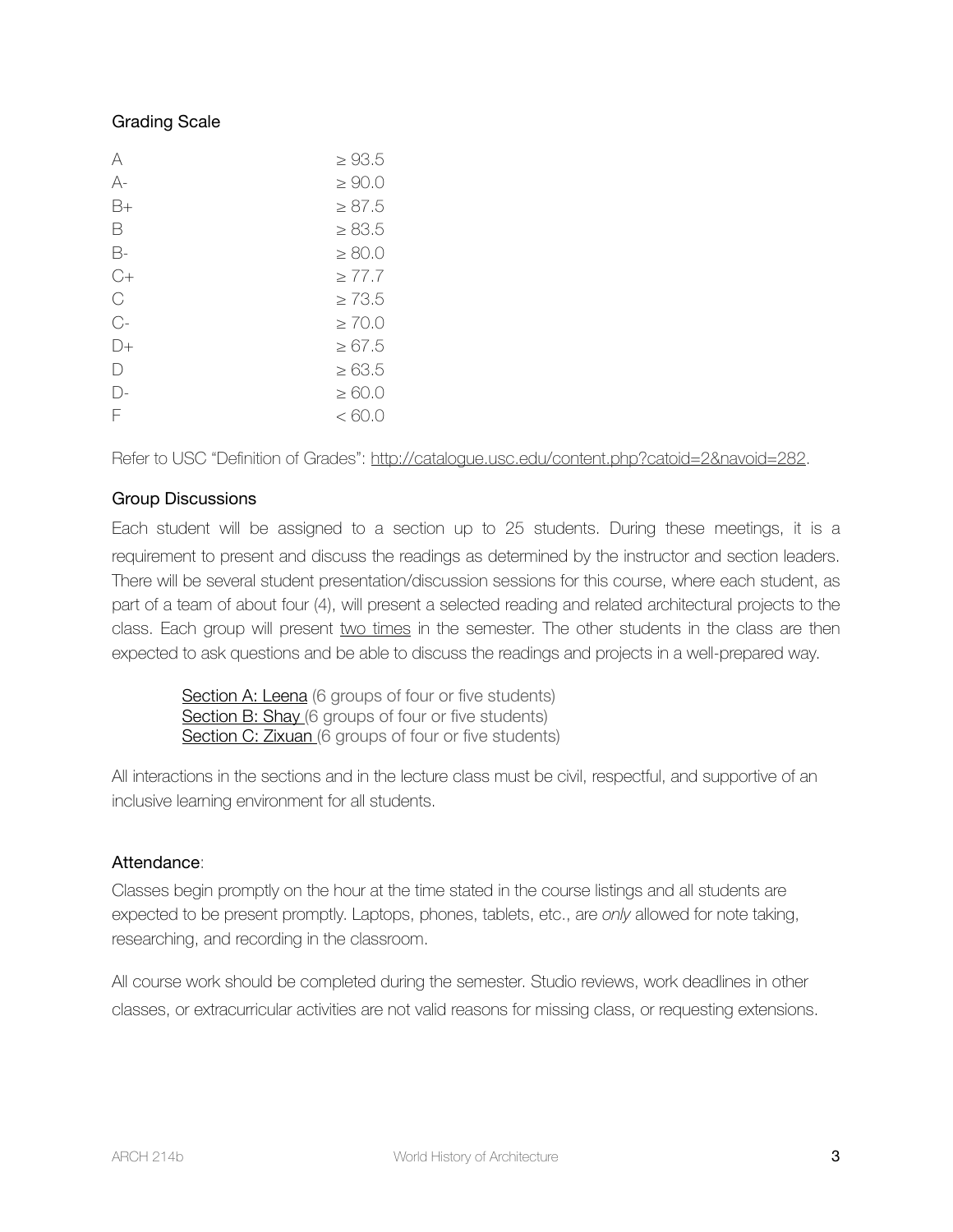# Course Textbook:

- Francis D. K. Ching, Mark Jarzombek, and Vikramaditya Prakash, *A Global History of Architecture*  (Hoboken, New Jersey: Wiley, 2017), indicated here as "Ching, Jarzombek, and Prakash."
- William J.R. Curtis, *Modern Architecture since 1900* (London: Phaidon, 2008), indicated here as "Curtis."

## *Other Course Readings:*

This text will be supplemented with readings from books as listed on the syllabus, including Marian Moffett, Michael W. Fazio, and Lawrence Wodehouse, *Buildings Across Time: an Introduction to World Architecture* (Boston, Mass: McGraw-Hill, 2018); Nikolaus Pevsner, *An Outline of European Architecture* (New York: Penguin, 2009). Also, Harry Francis Mallgrave, ed., *Architectural Theory,* vol. 1 and vol. 2 (Oxford: Blackwell, 2006), indicated here as "Mallgrave."

Other readings that you may also find useful include Leland M. Roth, *Understanding Architecture: Its Elements, History, and Meaning* (Boulder, Colo.: Westview Press, 2007), Clare Cardinal-Pett, *A History of Architecture and Urbanism in the Americas* (London: Routledge, 2015); Kenneth Frampton, *Modern Architecture: A Critical History* (London: Thames & Hudson, 2014) and Alan Colquhoun, *Modern Architecture* (Oxford; New York: Oxford University Press, 2002).

The midterm (Exam 1) and final exam (Exam 2) Essay Questions will only be taken from the Ching, Jarzombek, and Prakash book and the Curtis book.

## Schedule:

### 08/24 - **Introduction to the course**

Presenting the syllabus, the textbook, the group discussions, the goals of this course, and other general requirements.

- 08/26 **The Western Classical Tradition and its global context around 1500** Reading: Nikolaus Pevsner, *An Outline of European Architecture,* Chapter 7, "Britain and France from the Sixteenth to the Eighteenth Century," pages 147–165.
- 08/31 **Palladio; British Palladianism; Palladian references elsewhere European invasions of the Americas; Jesuit Architecture** Reading: Nikolaus Pevsner, *An Outline of European Architecture,* Chapter 7, "Britain and France from the Sixteenth to the Eighteenth Century," pages 166-187.

Reading: Ching, Jarzombek, and Prakash, pages 539-542 (starting at "Palladio"); and pages 599-605 (starting at "The Anglican Church").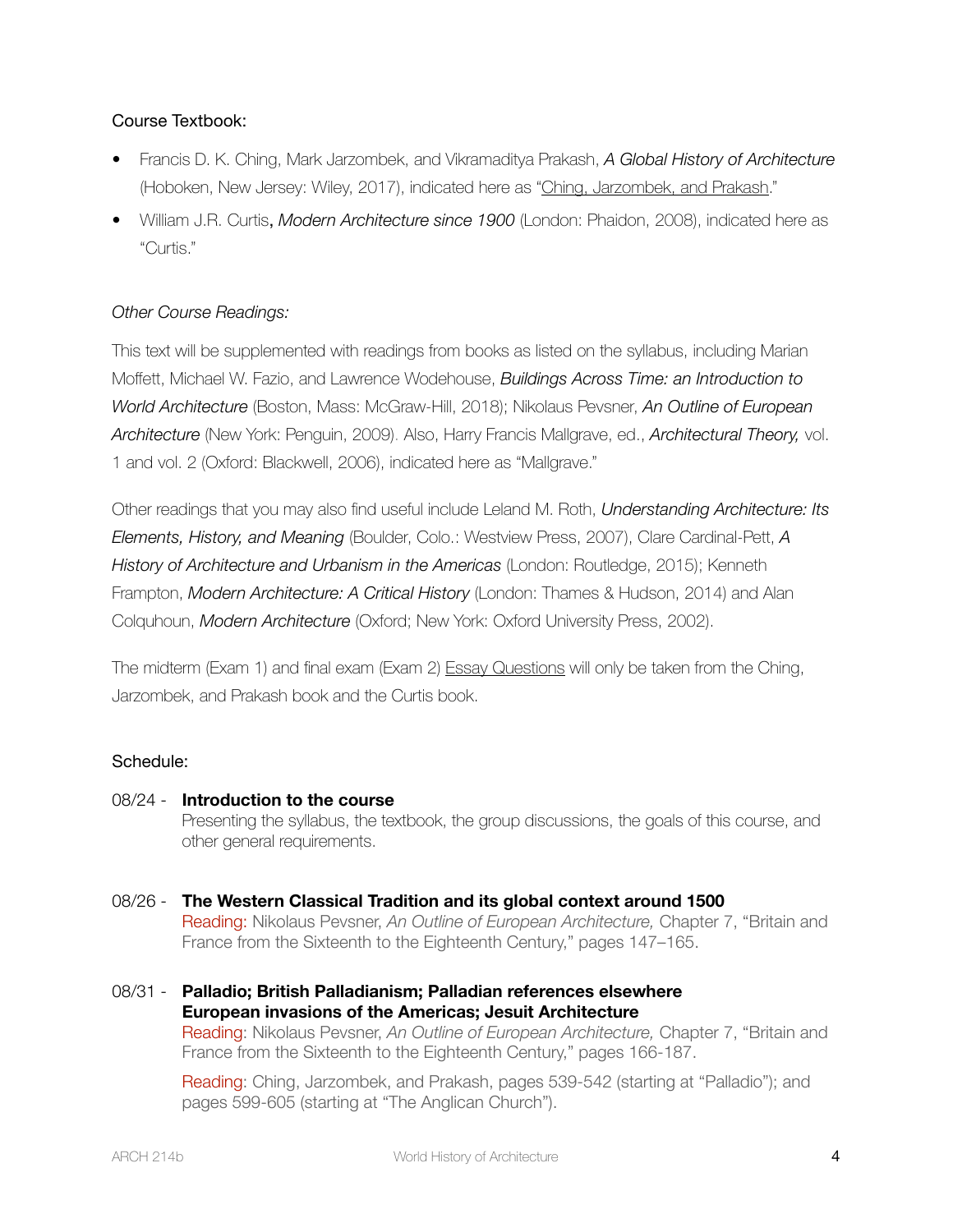Optional Reading: Mallgrave, "French Classicism: Ancients and Moderns," pages 70-77. Also, "British Classicism and Palladianism," pages 88-107.

Suggested website: [https://www.nicolaspoussin.org.](https://www.nicolaspoussin.org)

### 09/2 - **Asian Dynasty Architectures in the Age of the Enlightenment**

Reading: Ching, Jarzombek, and Prakash, pages 501-519 (starting at "Architecture fo the Eurasian Power Bloc"), and pages 584-598 (starting at "China and the European Enlightenment").

# 09/7 - **Architecture in South Asia; Mughals; City planning after the Silk Road** Reading: Ching, Jarzombek, and Prakash, pages 605-615 (starting at "Introduction").

### 09/9 - **Historicism in the Industrial Age**

Reading: Ching, Jarzombek, and Prakash, pages 573-584 (starting at "The Louvre and the Hotel").

Reading: Mallgrave, "Theories of the Picturesque and the Sublime," pages 221-239.

Optional Reading: Anthony Vidler, "The Idea of Type: The Transformation of the Academic Ideal, 1750– 1830." *Oppositions Reader* (New York: Princeton Architectural Press, 1998), 437–459.

### 09/14 - **Notions on Eclecticism; Rationalism; Empiricism, and Realism**

Reading: Ching, Jarzombek, and Prakash, pages 632–657 (starting at "Colonial Calcutta: The Esplanade").

Optional Reading: Moffett, Fazio, and Wodehouse, Chapter 14, "Eclecticism."

### 09/16 - **The École des Beaux-Arts in France; The École des Beaux-Arts as a global system of education**

Reading: Ching, Jarzombek, and Prakash, pages 675–680 (starting at "Paris and Haussmann").

Reading: Donald Drew Egbert, and David Van Zanten, *The Beaux-Arts Tradition in French Architecture: Illustrated by the Grands Prix de Rome,* "Programs," pages 139-162.

### 09/21 - **Architecture in South Asia c. 1800 CE**

Reading: Ching, Jarzombek, and Prakash, pages 605–615 (starting at "Introduction").

### 09/23 - **Neoclassicism vs. Romanticism**

Reading: Ching, Jarzombek, and Prakash, pages 616–632 (starting at "Neoclassicism vs. Romanticism").

Optional Reading: Moffett, Fazio, and Wodehouse, **Chapter 13**, "Neo-Classicism."

Optional Reading: Henry-Russell Hitchcock and William Seale, *Temples of Democracy: The State Capitols of the USA* (New York; London : Harcourt Brace Jovanovich, 1976).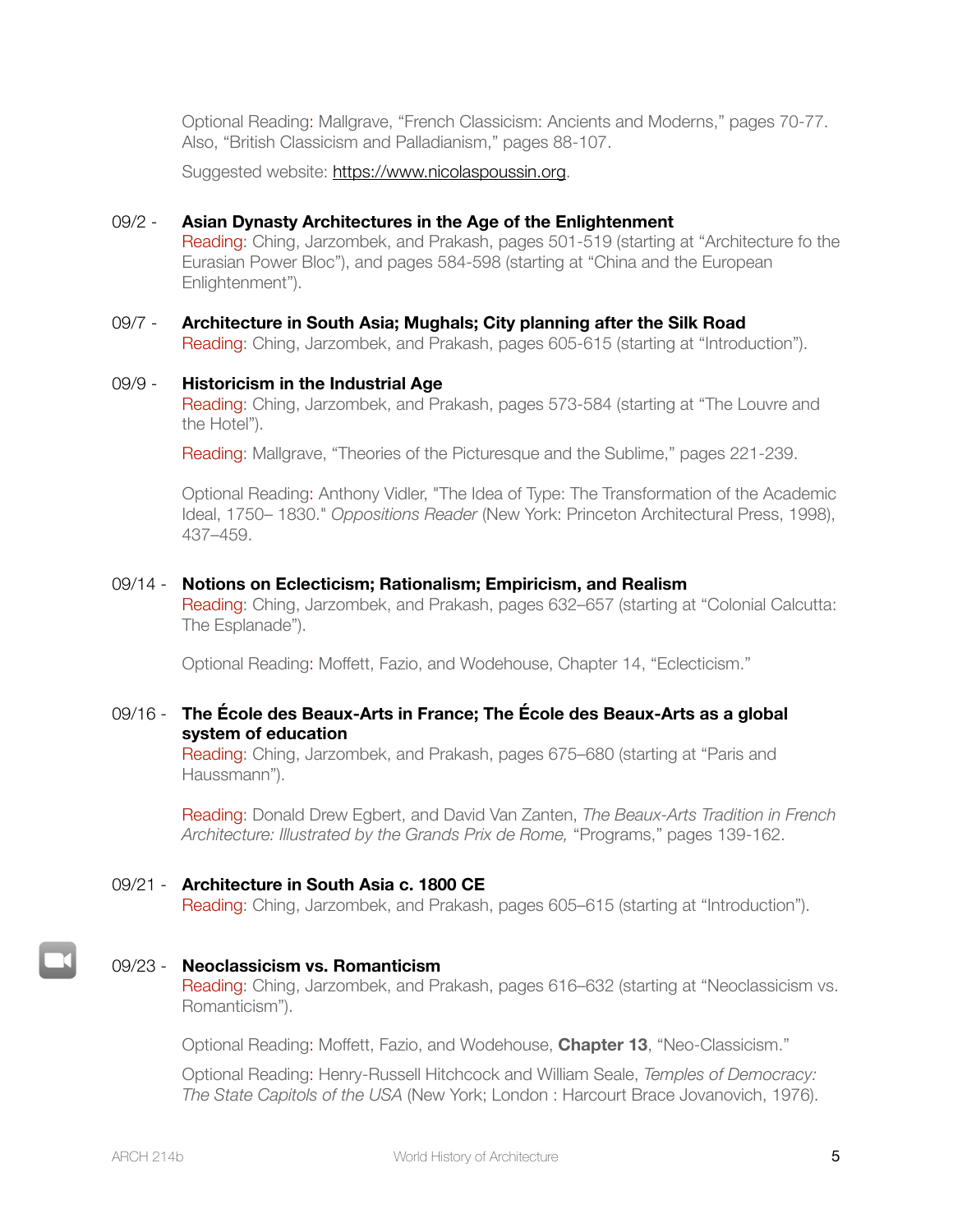### Paper 1: Submission

Length: minimum 1,500 words; maximum: 1,750 words Images: 3-6 (in the subtitles, include name, place, architect, year, and source/credit) Bibliography: 5-10 scholarly articles or books Citation format: Chicago Manual of Style, Notes and Bibliography [[link\]](https://www.chicagomanualofstyle.org/tools_citationguide/citation-guide-1.html) Deadline: Submission on Blackboard until 9pm.

### 09/28 - *Group Discussion 1: Principles of Architectural Composition*

Group 1 (4:30pm–4:50pm): Reading: Talbot Hamlin, *Forms and Functions of Twentieth-Century Architecture*, "Unity," pages 22-45.

Group 2 (5:00pm–5:20pm): Reading: Talbot Hamlin, *Forms and Functions of Twentieth-Century Architecture*, "Balance," pages 46–70.

Group 3 (5:30pm–5:50pm): Reading: Talbot Hamlin, *Forms and Functions of Twentieth-Century Architecture*, "Proportion," 71-99.

### 09/30 - *Group Discussion 2: Classicism and the Theory of Modern Design*

Group 4 (4:30pm–4:50pm): Reading: Vitruvius, *The Ten Books on Architecture*, translated by Morris H. Morgan (New York: Dover, 1960), Books III and IV, 72‐126.

Group 5 (5:00pm–5:20pm): Reading: Donald Drew Egbert, and David Van Zanten, *The Beaux-Arts Tradition in French Architecture: Illustrated by the Grands Prix de Rome,*  "Theory of Design," pages 99-120.

Group 6 (5:30pm–5:50pm): Reading: David van Zanten, "The Beaux-Arts System," *Architectural Design* 48 (Nov./Dec. 1978), 66-79.

### 10/05 - **New expressions on public architecture**

Reading: Ching, Jarzombek, and Prakash, pages 599–605; and pages 662-669.

Optional Reading: Bernard L. Herman, *Town House: Architecture and Material Life in the Early American city, 1780-1830* (Williamsburg, Virginia: The University of North Carolina Press, 2005), "Introduction."

Optional Reading: Lois A. Craig and the Staff of the Federal Architecture Project, *The Federal Presence: Architecture, Politics, and National Design* (Cambridge, Mass.: MIT Press, 1984), pages 23-48.

## 10/07 - **Exam I**

\*In-person - Harris Hall 101

### 10/12 - **Haciendas; Modernity in Central America** *(Zoom meeting)* Reading: Ching, Jarzombek, and Prakash, pages 563–582 Optional Reading: Afred C. Bossom, *Old Mexico: An Architectural Pilgrimage* (Mineola, New York: Dover Publications, 2013), pages 5-10.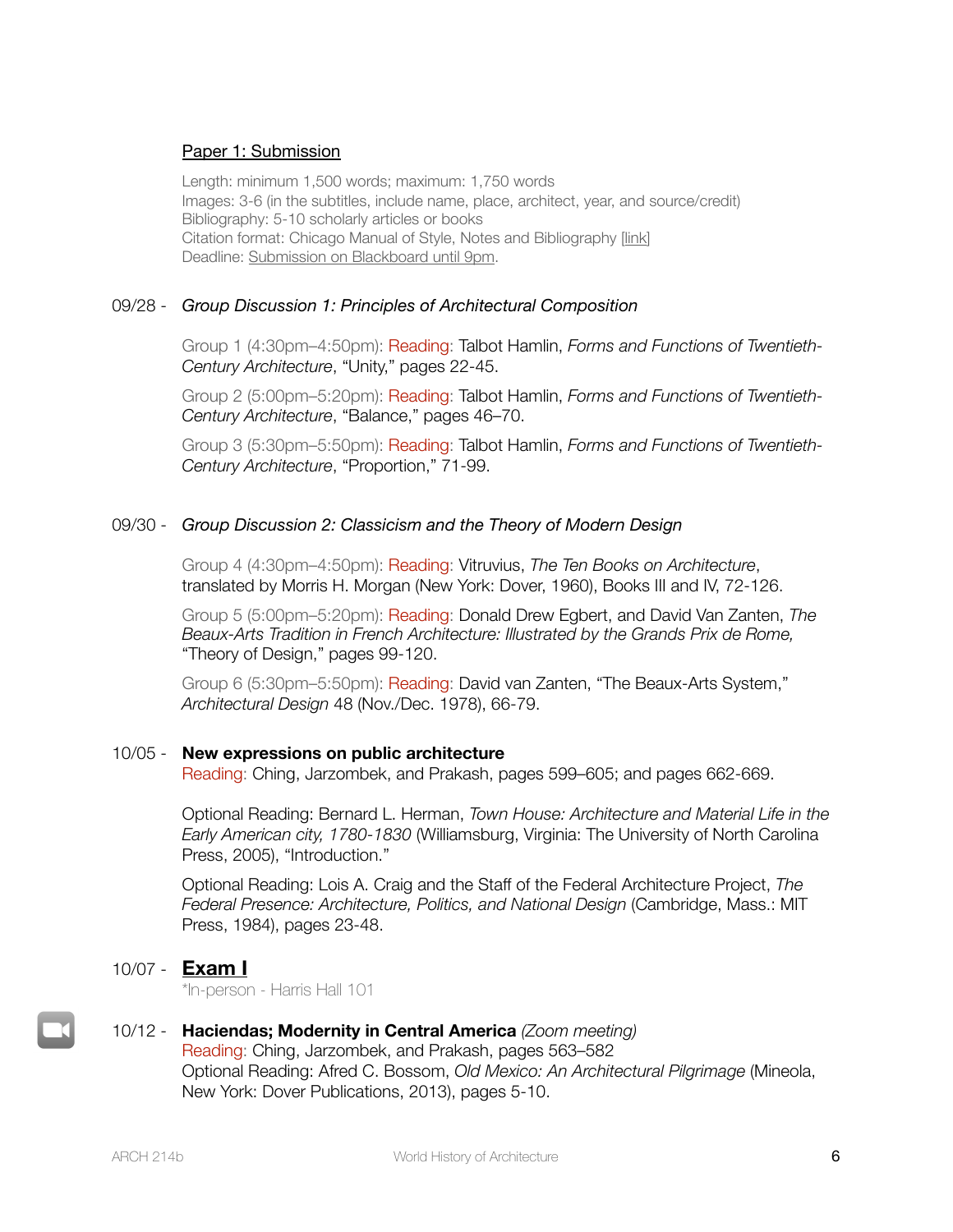Optional Reading: José María Luis Mora, "On the Expulsion of the Native and Citizens of This Republic Born in Spain" (1827), in *Nineteenth-Century Nation Building and the Latin American Intellectual Tradition,* ed. Janet Burke and Ted Humphrey (Indianapolis: Hackett Pub. Co., 2010), pages 24-37.

10/14 - *Fall Break* (No classes)

### 10/19 - **The Crystal Palace (1851); The Global Arts and Crafts Movement; The Indo-Saracenic Style**

Reading: Ching, Jarzombek, and Prakash, pages 669–672.

Reading: Curtis, Chapter 5, "Arts and crafts ideals in Britain and the U.S.A.," pages 87-97.

Optional Reading: Gottfried Semper, "Science, Industry and Art" (1852), in: Gottfried Semper, *The Four Elements of Architecture and Other Writings* (Cambridge, England; New York: Cambridge UP, 1989), pp. 130-167. See also: Frank Lloyd Wright, "The Art and Craft of the Machine," Mallgrave, 131-132.

Optional Reading: Nikolaus Pevsner, "Theories of Art from Morris to Gropius" and "From Eighteen Fifty-One to Morris and the Arts and Crafts.*" In Pioneers of Modern Design* (London: Penguin Books, 1975), 19–39; 40–67.

### 10/21 - **Colonial Modernism; African Land Grab; Concrete and Culture**

Reading: Ching, Jarzombek, and Prakash, pages 680–686; and pages 699–706.

Optional Reading: Kenneth Frampton, *Modern Architecture: A Critical History*, 12-28. See also: Curtis, Chapter 4, "Rationalism, the engineering tradition and reinforced concrete," pages 73-85

### 10/26 - **American Colonial Architecture; Mayam Revival; to Usonia**

Reading: Ching, Jarzombek, and Prakash, pages 634–640 Reading: Curtis, Chapter 7, "The architectural system of Frank Lloyd Wright," pages 113-129.

Optional Reading: Reyner Banham, *The Architecture of the Well-Tempered Environment* (London: Architectural Press, 1969), 45-121.

#### 10/28 - **From Camillo Sitte to early Le Corbusier, 1889-1920**

Reading: Curtis, Chapter 2, "Industrialization and the City: The Skyscraper as Type and Symbol," pages 33-51.

Optional Readings: Camillo Sitte, "City Building According to Artistic Principles," 141-197, in George R. and Christiane Craseman Collins, *Camillo Sitte: The birth of Modern City Planning* (New York: Rizzoli, 1986).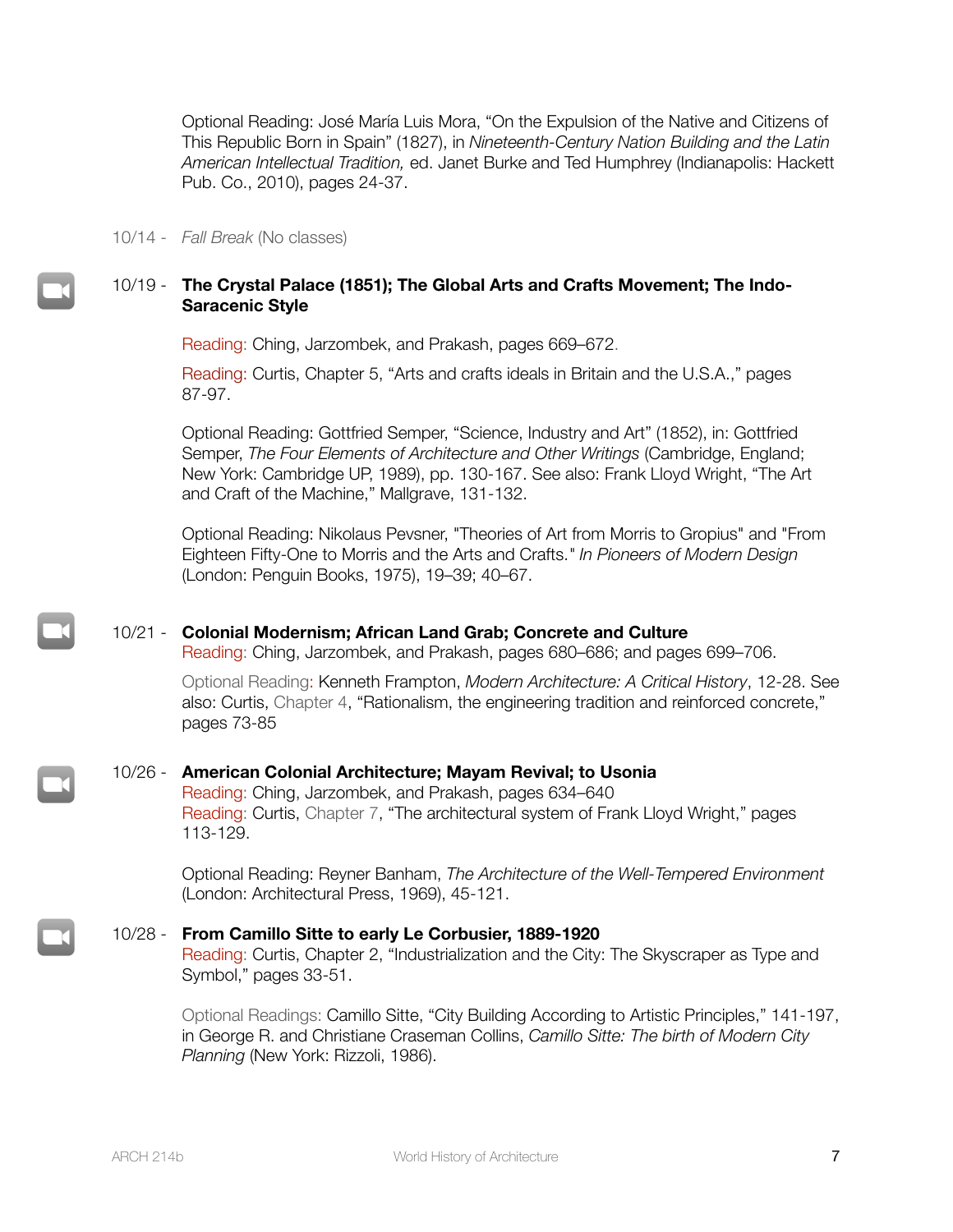Francesco Passanti, "Architecture: Proportion, Classicism and Other Issues," in *Le Corbusier before Le Corbusier*, ed. Stanislaus von Moos and Arthur Ruegg (New Haven and London: Yale University Press, 2002), 68-98.

Stanislaus von Moos and Arthur Ruegg, Le Corbusier before Le Corbusier (New Haven and London: Yale University Press, 2002), 23-43.

Recommended film: BBC 5-minute film of Le Corbusier in Paris: [https://](https://www.youtube.com/watch?v=UP6HHS4abik) [www.youtube.com/watch?v=UP6HHS4abik](https://www.youtube.com/watch?v=UP6HHS4abik)

#### 11/2 - **German Expressionism, the Bauhaus; the American Bauhaus**

Reading: Curtis, Chapter 11, "Walter Gropius, German expressionism and the Bauhaus," pages 183-199. Also, read: Chapter 22, "Modern architecture in the U.S.A.: immigration and consolidation" pages 395-415.

Current listing of Bauhaus centennial exhibitions: https://www.wallpaper.com/architecture/bauhaus-exhibitions-2019

#### 11/4 - **The global expansion of Modern Architecture after 1933**

Reading: Curtis, Chapter 21, "International, national, regional: the diversity of a new tradition," pages 371-393

Optional Readings: CIAM, "La Sarraz Declaration," in Conrads, Ulrich, *Programmes and Manifestoes on Twentieth Century Architecture* (Cambridge, MA: MIT Press, 1970), 109-113.

Marcos Petroli, "Modern Venatio and the case of J.S. Dorton Arena In Raleigh, NC (1949– 52)," The 16th International Docomomo Conference Tokyo Japan 2020+1, Inheritable Resilience: Sharing Values of Global Modernities.

Recommended films:

*Architects' Congress* (Laszlo Moholy Nagy, made after CIAM 4, 1933)

"The City," a 30-min documentary film produced for the 1939 New York World's Fair as part of the "City of Tomorrow" exhibit (adapted by Lewis Mumford). [https://](https://www.youtube.com/watch?v=7nuvcpnysjU) [www.youtube.com/watch?v=7nuvcpnysjU](https://www.youtube.com/watch?v=7nuvcpnysjU)

### 11/9 - *Group Discussion 3: Metropoles and Social Change*

Group 1 (4:30pm–4:50pm): Reading: Hanna Arendt, *The Human Condition*, Chapters "Instrumentality and Animal Laborans," and "Instrumentality and *Homo Faber,"* pages 139-152.

Group 2 (5:00pm–5:20pm): Reading: Georg Simmel, "The Metropolis and Mental Life," adapted by D. Weinstein from Kurt Wolff (Trans.), *The Sociology of Georg Simme*l (New York: Free Press, 1950), 409-424.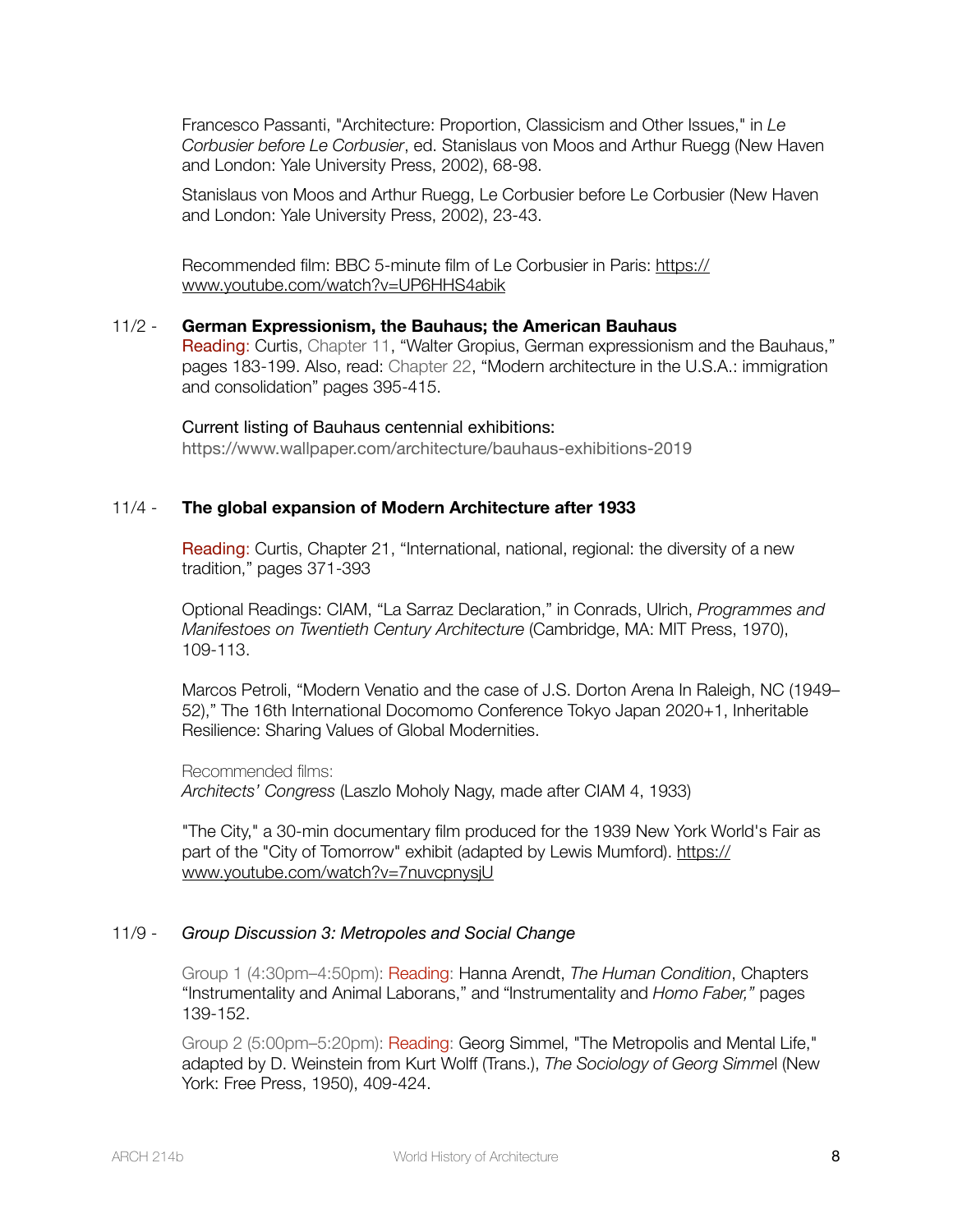Group 3 (5:30pm–5:50pm): Reading: Eric Mumford, *Designing the Modern City: Urbanism since 1850*, Chapter 4, "The Emergence of Avant-Garde Urbanism in the 1920s and 1930s," 297-337.

### 11/11 - *Group Discussion 4: Urban Progress, Fantasy, and Counterculture*

Group 4 (4:30pm–4:50pm): Reading: Rem Koolhaas, *Delirious New York: A Retroactive Manifesto for Manhattan*, "The Double Life of Utopia: The Skyscraper," pages 81-131.

Group 5 (5:00pm–5:20pm): Reading: Reyner Banham, *Los Angeles: The Architecture oof Four Ecologies*, "Architecture II: Fantastic," pages 93–142.

Group 6 (5:30pm–5:50pm): Reading: Jane Jacobs, *The Death and Life of Great American Cities*, "Part Two: The Conditions for City Diversity," pages 250–345.

### 11/16 - **The New Monumentality and the postwar triumph of Modern Architecture: Le Corbusier, Chandigarh, and his postwar global influence**

Reading: Curtis, Chapter 23, "Form and meaning in the late works of Le Corbusier," pages 417-435

Optional Reading: Marcos Petroli, "Un Pavillon – Un Monument: The Modern Palace and the Case of the U.S. Embassy in Karachi, Pakistan (1955–59)," *World Academy of Science, Engineering and Technology Journal.*

Recommended film: *Columbus* (about the modern architecture of Columbus, Indiana); *My Architect* (a film biography of Louis Kahn by his son); and *Form, Design and the City* (Ed Bacon, Pei, von Moltke, et al in Philadelphia 1961, without Kahn).

### 11/18 - **Architecture in Latin America from Brasilia to PREVI**

Reading: Curtis, Chapter 27, "The process of absorption: Latin America, Australia, Japan," pages 491-511.

Complementary Readings: Peter Land, *The Experimental Housing Project (PREVI), Lima - Design and Technology in a New Neighborhood* (Bogota, Colombia: Universidad de Los Andes, 2015), 19-21.

Luis E. Carranza and Fernando Luiz Lara, *Modern Architecture in Latin America* (Austin: University of Texas Press, 2014), 51-205.

Carlos Eduardo Comas, "The Poetics of Development: Notes on Two Brazilian Schools," in *Latin America in Construction: Architecture 1955-1980*, ed. Berry Bergdoll et al., (New York: The Museum of Modern Art, 2015), 40-67.

Zeuler R.M. de A. Lima, *Lina Bo Bardi* (New Haven and London: Yale University Press, 2013), 101-137.

Recommended film: "Brasilia: City of Hope," an 11-min documentary film on the capital of Brazil, the modern city of Brasilia, A/V Geeks Archive, c. 1960. [[link](https://www.youtube.com/watch?v=By6qi_V4lGE)]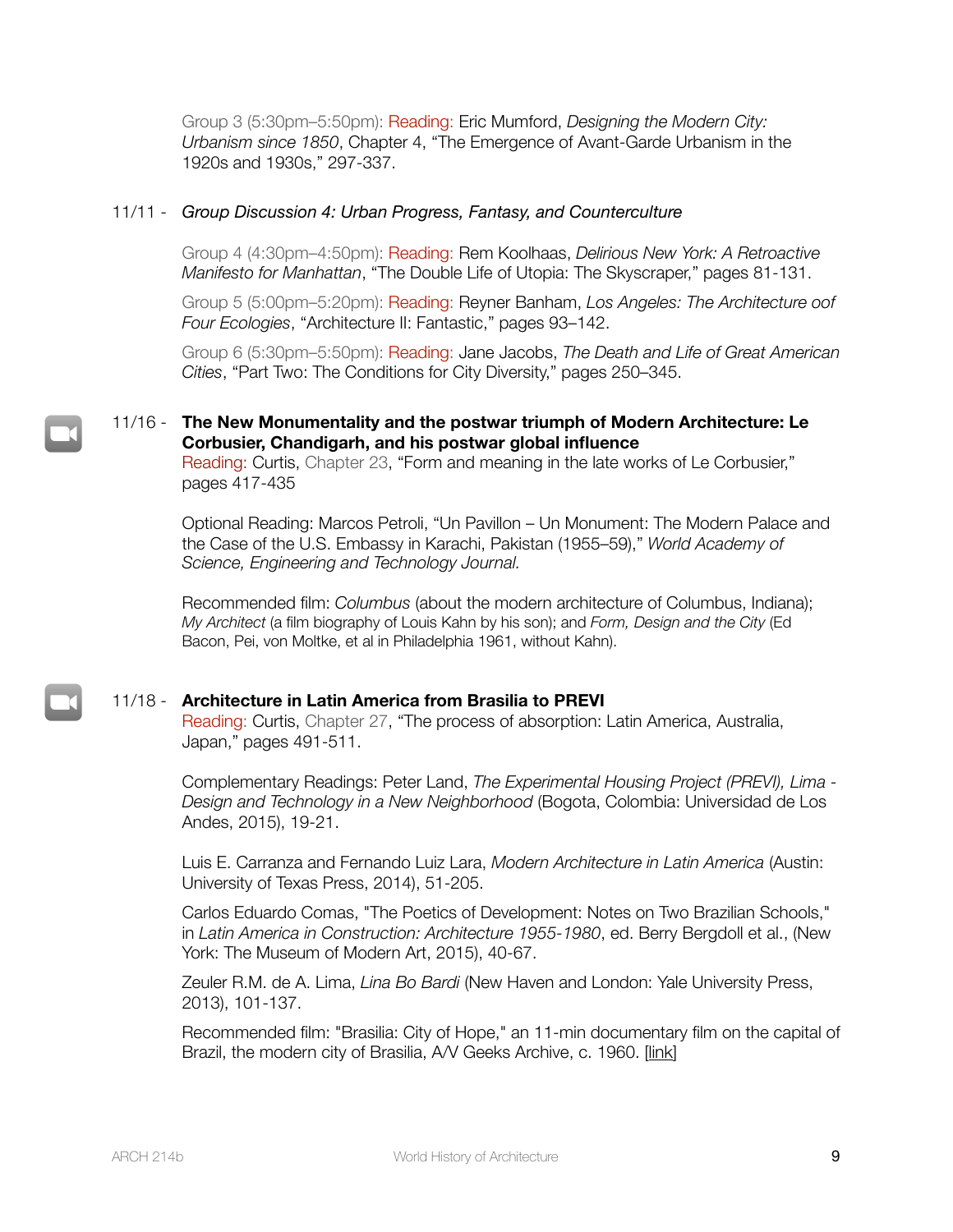### Paper 2: Submission

Length: minimum 1,500 words; maximum: 1,750 words Images: 3-6 (in the subtitles, include name, place, architect, year, and source/credit) Bibliography: 5-10 scholarly articles or books Citation format: Chicago Manual of Style, Notes and Bibliography [[link\]](https://www.chicagomanualofstyle.org/tools_citationguide/citation-guide-1.html) Deadline: Submission on Blackboard until 9pm.

## 11/23 - **From Team 10 to Robert Venturi & Denise Scott Brown and postmodern historicism**

Reading: Curtis, Chapter 32, "Pluralism in the 1970s," pages 589-615.

Reading: Ching, Jarzombek, and Prakash, pages 780–785.

Optional Readings: Eric Mumford, *Designing the Modern City: Urbanism since 1850*, Chapter 5, 435-541. Also, see: Frampton, 262-313; and Colquhoun, 209-254.

11/25 - *Thanksgiving* (No classes)

### 11/30 - **Globalization; Architecture as medium and target; World Histories of Architecture**

Reading: Ching, Jarzombek, and Prakash, pages 599–605; and pages 787-799.

Optional Readings: Manfredo Tafuri, "Toward a Critique of Architectural Ideology." In Michael Hays, ed., *Architectural Theory Since 1968* (New York: Trustees of Columbia University in the City of New York and Massachusetts Institute of Technology, 1998), 6– 35.

Lineu Castello, and Marcos Petroli, "Environmental Nexus: And You'll Recognize Us by Our Places," *Challenging Issues on Environment and Earth Science,* Vol. 5 (June 19, 2021), Pages 111-122.

Italo Calvino, *Invisible Cities* (London: Vintage, 1997), 5–12.

Superstudio, "Twelve Cautionary Tales for Christmas." *Architectural Design 42* (December 1971), 737-742.

Recommended film: *Koyaanisqatsi* (1983)

- General review of the course, Q&A, final comments

# 12/02 - **Exam II**

\*In-person - Harris Hall 101

\*\*Because of schedule conflicts with design studios' final reviews and/or preparation for final reviews, we normally hold the final exam on the last day of class rather than on the scheduled final exam day. This is subject to discussion with students to determine a solution that accommodates your class and studio schedules as best as possible.

\_\_\_\_\_\_\_\_\_\_\_\_\_\_\_\_\_\_\_\_\_\_\_\_\_\_\_\_\_\_\_\_\_\_\_\_\_\_\_\_\_\_\_\_\_\_\_\_\_\_\_\_\_\_\_\_\_\_\_\_\_\_\_\_\_\_\_\_\_\_\_\_\_\_\_\_\_\_\_\_\_\_\_\_